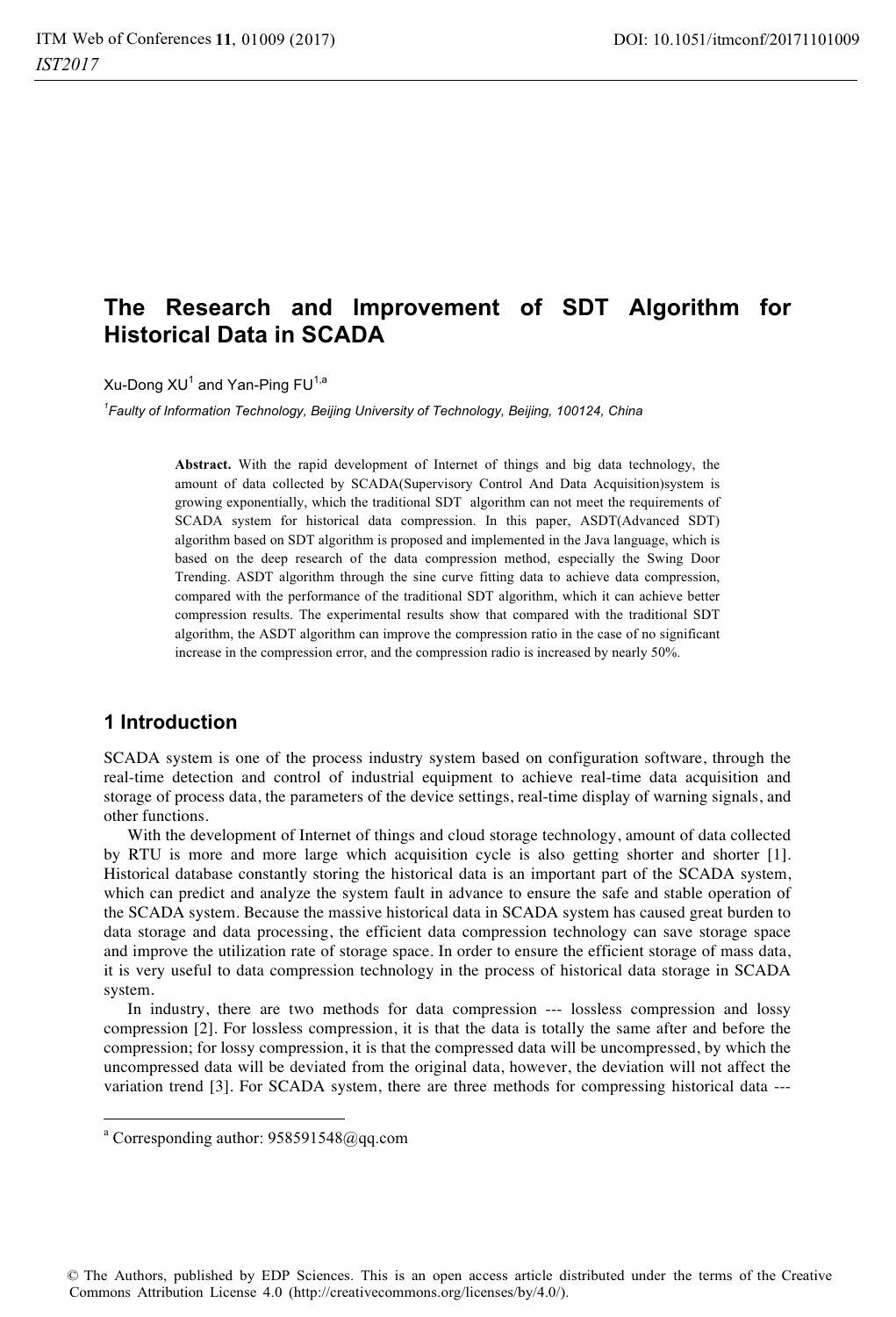piecewise linear method, vector quantization and signal conversion method. For piecewise linear method, it includes boxcar method, backward slope method, SDT method and PLOT method [4]. SDT method is used for industrial flow most because it is easy and simple to be operated, as well as that it can be executed quickly. Signal conversion includes lots of methods, such as DCT (discrete cosine transform) and WT (Wavelet Transform)[5]. Today, WT is being widely used. However, compared with SDT, WT is more complicated.

## **2 Strategy for SCADA historical data compressing**

## **2.1 Compressing quantity of state**

For quantity of state signal, there are only two values -- 0 and 1, which will be collected by the gathering module at a fixed interval. In real situation, the data related to quantity of state will not change within a while, that is the state signal collected right now is the same as the signal collected last time. For compressing quantity of state, the method that once the data changes, the data shall be collected and saved shall be followed. That is only when the data changes can it be saved. See Figure1, the time t0-t7 has the quantity of state  $1,0,0,1,0,0,0,0$ . Then according to this method, only the quantity of state of t0, t3 will be saved while others will not.



**Figure 1.** Compressing Quantity of State

### **2.2 Compressing analog quantity**

# *2.1.1 SDT algorithm*

SDT is a kind of data compression method based on linear fitting, which saves the data by establishing parallelogram while the data which is covered by the parallelogram will not be saved. That is only data out of the parallelogram will be saved [6]. See Figure2 for SDT steps. In Figure2, it is assumed that point a is the first data in the first compression duration, and the coordinate point  $(o, o')$  whose distance to point a is E, will be as the two supporting points for the revolving door. Once there is new data, the slope between  $0, 0'$  and new data will be calculated. If there is only one data (a),  $0, 0'$  and a is actually perpendicular to  $0, 0$ . The slope is 0, which means that the revolving door is closed; if there are more and more data, the revolving door will be gradually opened, whose slope will be changed at the same time, where we can find that the upper supporting point will have the maximal slope while the lower supporting point will have the minimal slope [7]. Within a while, once the door is opened, it cannot be closed until the slope of upper supporting point is the same as that of lower supporting point. As long as the two doors are not parallel to each other, or the sum of two interior angles is less than 180 degrees, t-he operation on revolving door will be continued. In Figure 2, the first compression duration is started from a to d, the straight line from a to d stands for  $data(a,b,c,d)$ ;Similarly, the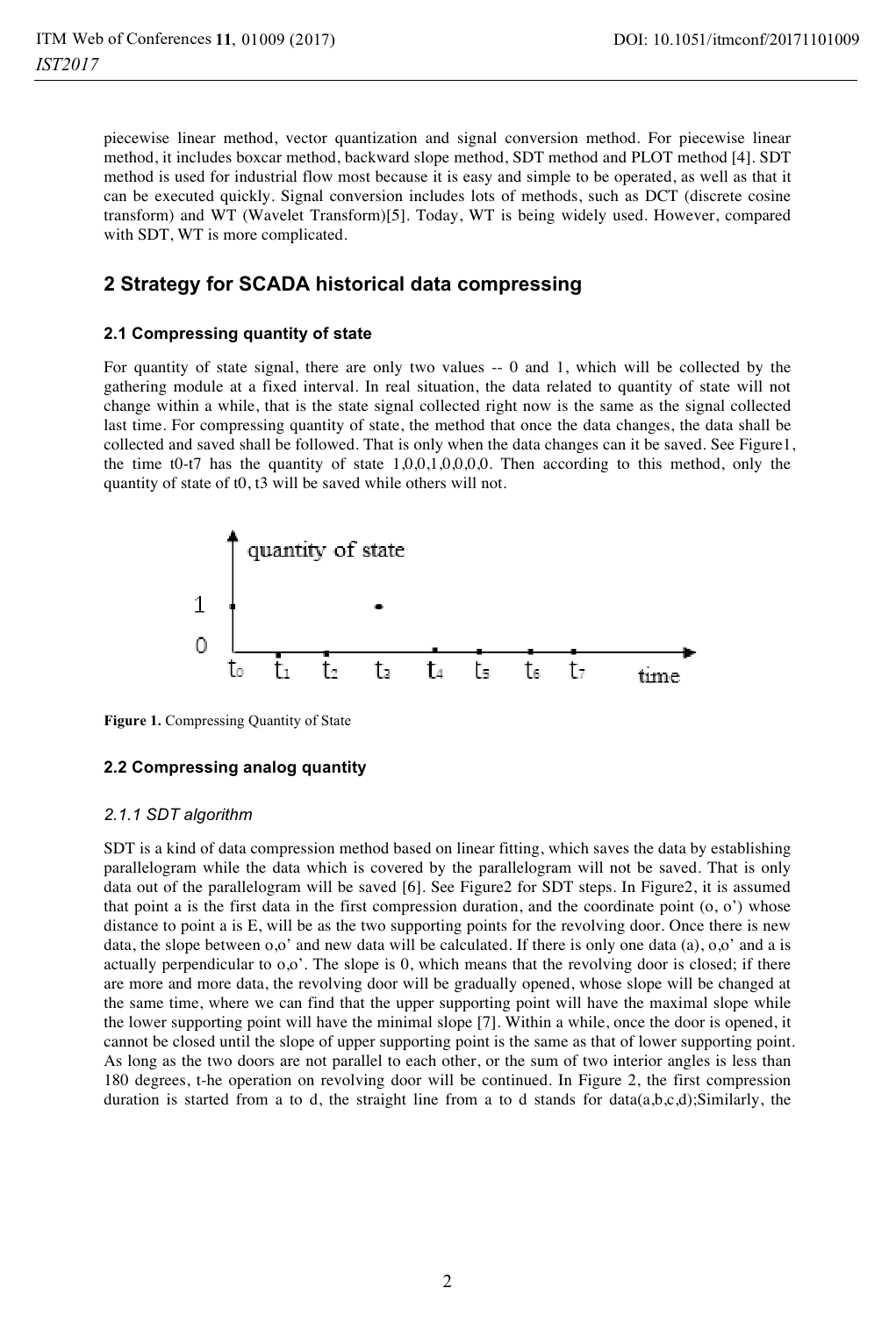second compression duration is started from e, the straigh line from e to h stands for the data (e, f, g, and h).



**Figure 2.** The basic steps of SDT algorithm

From what mentioned above (how SDT works), it can be found that there are some problems: first, the threshold value is the only controllable parameter, so E will directly affect the compression performance. Once E is defined, it cannot be changed during the compression. How to define E shall be realized via experimenting for a long time; if E is not proper, SDT performance will be greatly lowered. Second, if the data change is slow during a time, the time used by data compression will be long, which makes the instantaneity of linear trend lost [8].Third, in most situations, the data change is not linear. It is known that SDT is a method to fit data via linear trend.

## **3 Improved SDT**

For the aforementioned problems, the researchers have proposed how to improve it. For example, Wang Ju [9], on the basis of the defect suffered by SDT -- E cannot be changed, proposed that E can be adjusted according to the initial threshold value; Yu Songtao [10] proposed an ideology -- dynamic regulation on allowance, that is the threshold value can be set dynamically according to the allowance. Qu Yilin,[11] depending on feedback control system, by which the allowance is able to have a dynamic change during the compression. Zhang Jingtao [12] proposed that the performance of data compression is largely determined by the compression deviation, so the compression deviation parameter shall be selected in a dynamic way. Duan Peiyong [13] proposed that a slope of a straight line cannot be used to show the change trend of several data, all the saved data shall be obtained by calculation but not by the compressed data. Ning Hainan [14] proposed that fitting of change trend shall be done via parabola, by which data compression can be realized; Zhang Jian [15] proposed that the abnormal points shall be inspected and removed, and the length of recording limit shall be set etc.

### **3.1 Basic principle of ASDT**

For the improved SDT, the fitting is done between the straight line and compressed data; however, in real situation, the data change will not keep increasing or decreasing in a while. Even though there is fitting via curve, the change trend of data cannot be changed radically. It means that within a while, the data change is monotonous. Meanwhile, the improved SDT proposed that FSRL (Forced Storage-Recording Limit) can be set, which will make the calculation more complicated [16]. For ASDT, the data fitting is done via sine curve. So during a duration, the data will both increase and decrease, which is consistent with the change rule. The cycle of sine curve can be used to solve that how to set the recording limit.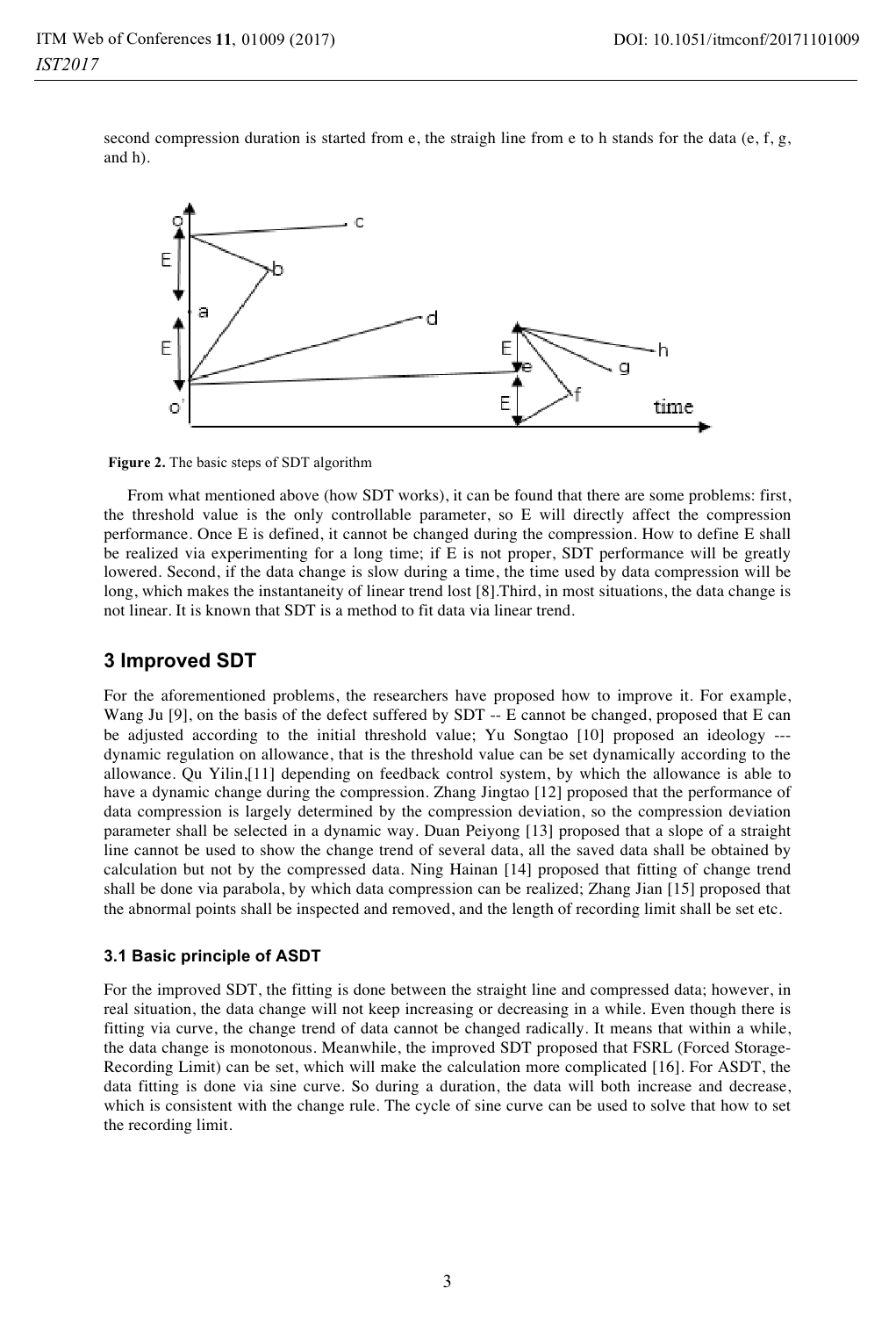#### **3.2 Compression steps of ASDT**

As for the setting of cycle of sine curve, it is required to consider the length of compression interval and compression ratio of process industry. For process industry, the compression ratio 10:1 is normally used. If the ratio exceeds this compression ratio, some useful details will be lost. Normally, one cycle of sine curve will be used as the compression interval. Therefore, the cycle shall be set as 10, which not only restricts the length of compression interval but also ensures the compression ratio. See Figure 3 for the flow diagram of ASDT, from which we can see that TL is the length of compression interval, E is the threshold, and the first data of each cycle is  $A_0$ . ( $A_0$  shall be the benchmark of each sine cycle, which shall be fluctuated around  $A_0$ , for fluctuation, and the upper limit is toplimit as in (1) while the lower limit is lower limit as in (2)).

$$
toplimit = A_0 + max(sin(\omega t + \phi) + E)
$$
\n(1)

$$
lowerlimit = A0 + min(sin(\omega t + \phi) - E)
$$
\n(2)

Here below are the steps of ASDT:

Step1: initialization of parameters, TL and T shall be set as 10.  $\omega = 2\pi/T = 2\pi/10 = \pi/5$ .

Step2: judge that whether t is larger than TL, if not, move to step 4.

Step3: deal with the value of t, and  $t = t\%$ TL.

Step4: judge that whether the first time point of sine cycle (that is t) is equal to 1, if yes, move to step 7.

Step5: get the value of current data, figure out Emax as in (3) and Emin as in (4). During one sine cycle (10), when t is 2.5 and 7.5, the maximal value and minimal vlaue will be obtained.

$$
Emax = A0 + sin(0.2\pi^*2.5 + \phi) + E
$$
 (3)

$$
Emin = A0 + sin(0.2\pi^*7.5 + \phi) - E
$$
 (4)

Step6: judge that whether data is no more than the maximal value and no less than the minimal value, if yes, save the data. If no, move to step8.

Step7: SaveA0, which shall be the data of the first time point of sine cycle.

Step8: an operation that t pluses 1 shall be done.

Step9: judge that whether there is a new data, if yes, move to step2.

Step10: the data compression is ended.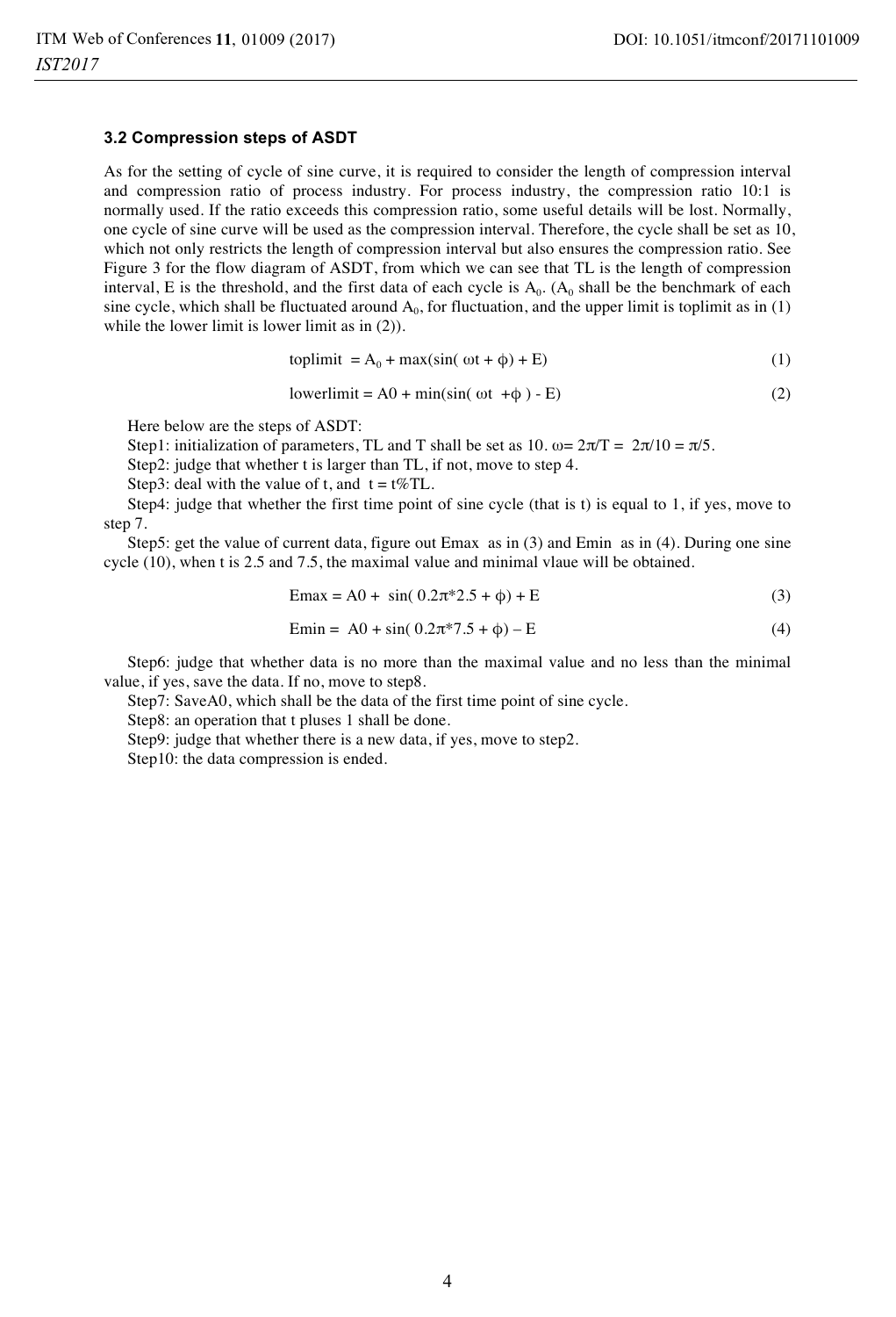

**Figure 3.** Algorithm flow chart of ASDT

## **4 Experiment result analysis**

There are two indexes to evaluate the performance of data compression -- compression ratio and compression error. It is assumed that there is a group data (there are n values), which is recorded as  $y_1 \sim y_n$ ; before compression, the number of data is m(m <= n); after compression, there are n values, which are recorded as  $\hat{y}_1 \sim \hat{y}_n$  here below is the definition of MSE (mean square error) as in (5):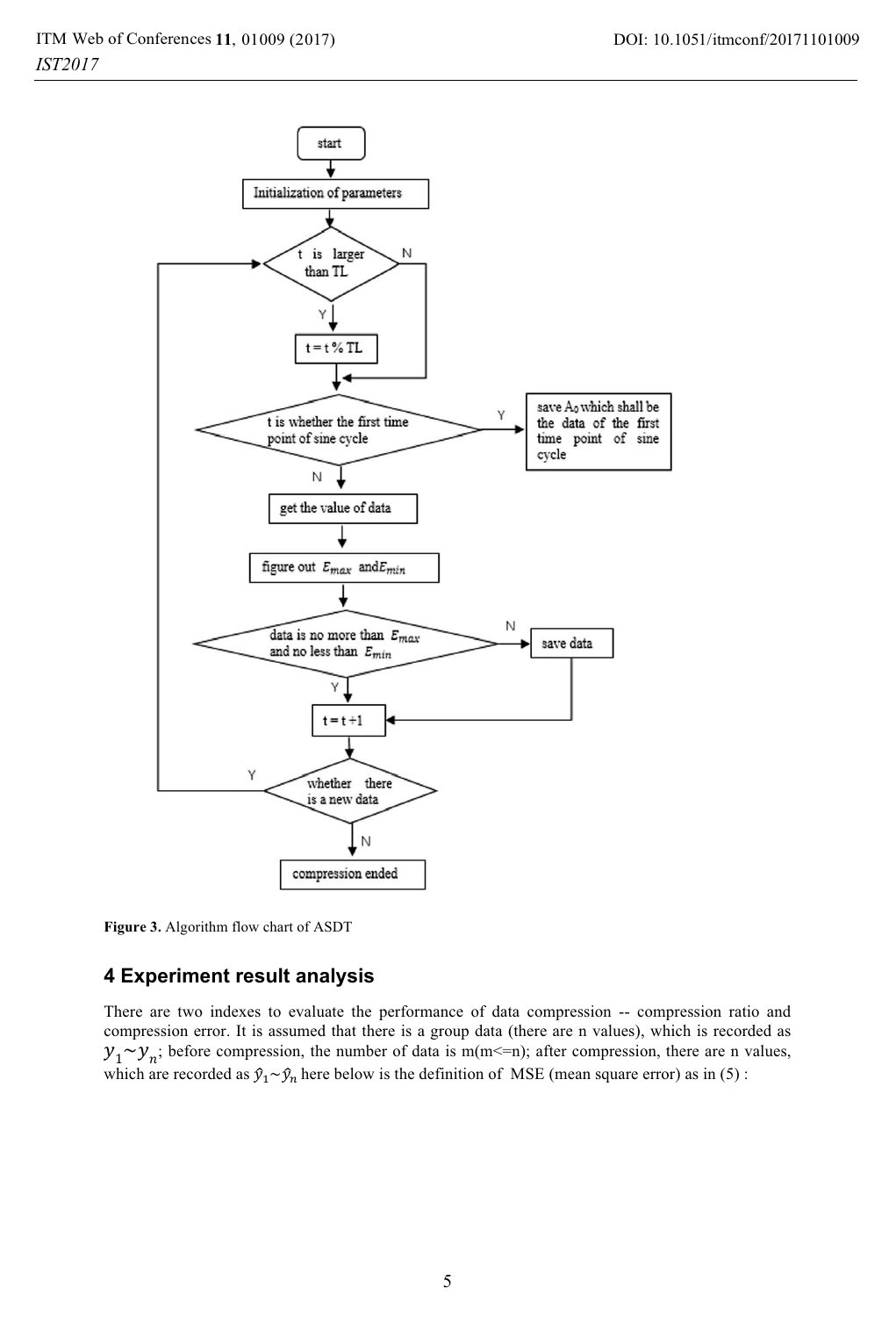$$
MSE = \frac{1}{n} \sum_{i=1}^{n} (y_i - \hat{y}_i)^2
$$
 (5)

For this experiment, the data is the remote temperature got by SCADA, 4 groups of data are selected. The digit quantity is 1000, 5000, 10000 and 50000 respectively. In Figure 4, there is a comparison on the compression ratio between SDT and ASDT. In Figure 5, there is a comparison on the compression error between SDT and ASDT. In Table 1, the data is about the experiment result; from the chart and the table, we can know that the compression error of SDT and ASDT almost the same; however, the compression ratio of ASDT is much higher than that of SDT.



**Figure 4.** Comparison on the compression ratio between SDT and ASDT



**Figure 4.** Comparison on the compression error between SDT and ASDT

| Compression<br>Algorithm | <b>Test Data</b><br>Quantity | Compression<br>Ratio | <b>Compression</b><br><b>Error</b> |
|--------------------------|------------------------------|----------------------|------------------------------------|
| <b>SDT</b>               | 1000                         | 5.6                  | 2.57                               |
| <b>ASDT</b>              | 1000                         | 9.33                 | 3.45                               |
| <b>SDT</b>               | 5000                         | 4.67                 | 2.35                               |
| <b>ASDT</b>              | 5000                         | 8.40                 | 3.94                               |
| <b>SDT</b>               | 10000                        | 3.23                 | 1.74                               |
| <b>ASDT</b>              | 10000                        | 8.20                 | 2.89                               |
| <b>SDT</b>               | 50000                        | 4.89                 | 1.77                               |
| <b>ASDT</b>              | 50000                        | 9.30                 | 2.76                               |

**Table1.** performance analysis and comparison between SDT and ASDT